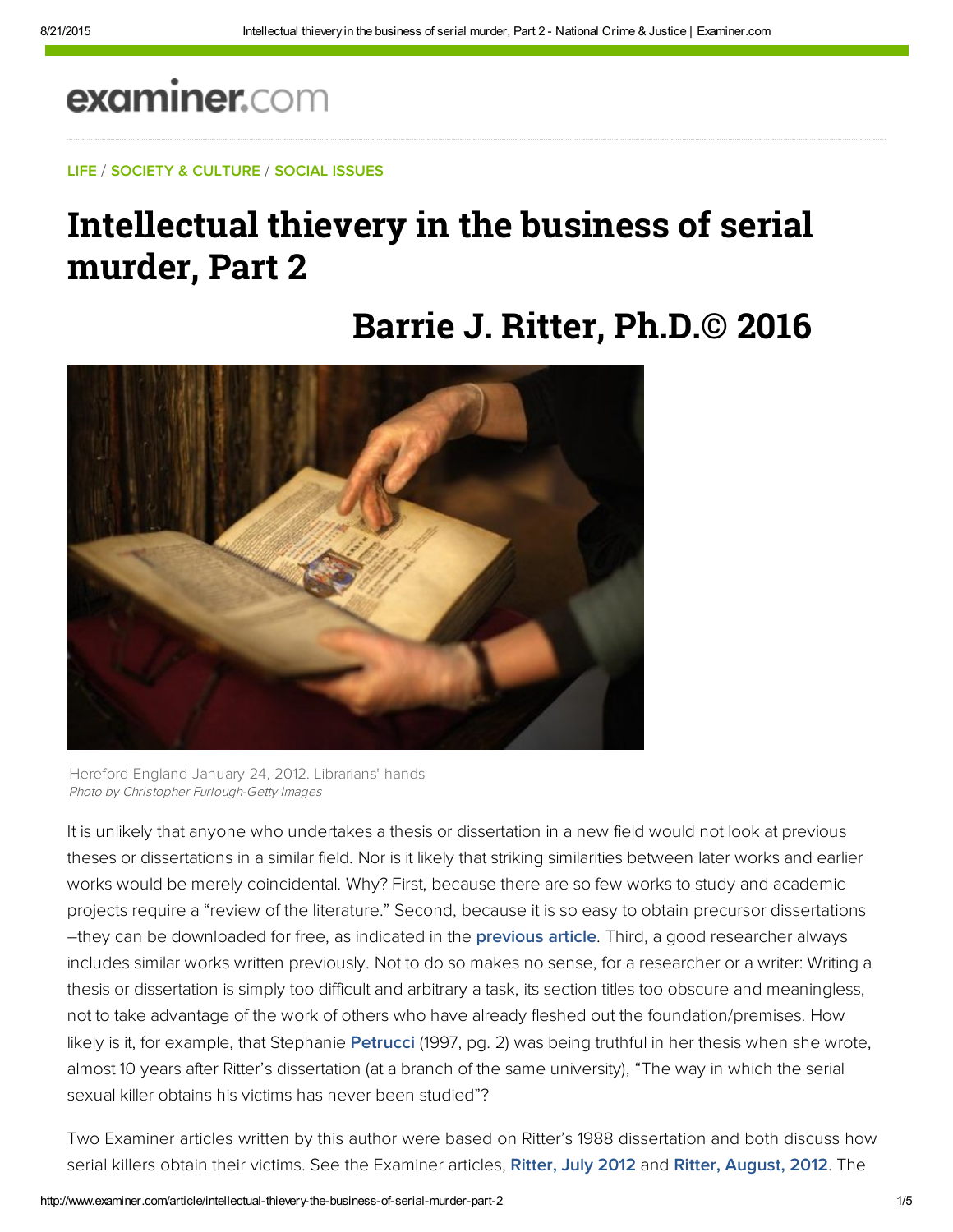#### 8/21/2015 **Intellectual thievery in the business of serial murder, Part 2 - National Crime & Justice | Examiner.com**

latter discusses Petrucci's findings related to this author's work.

All Petrucci had to do was look at the author's List of Tables (Ritter, 1988, pg. ix) to find that two tables describe how serial killers obtain their victims: (1) Table 34, "Method of Operation: Obtaining the Victims: Commonality, Methods; Level of Constancy" wherein the specific methods used by each of the 27 identified subjects in the author's study were described. There was a commonality in the methods used to obtain victims in 70 percent of the cases. This 70 percent reflected both those killers who generally did not vary their MO and those who changed or switched their methods up to 3 times. Thus, the "Level of Constancy" column was subdivided into three categories: "same," "change" and "diverse." The percentage that changed their MOs was slightly greater (37 percent) than the percentage that remained the same (30 percent). "Diversity" was used to identify those who changed their acquisition methods four or more times.

(2) Table 35: "Classification of methods of obtaining the victims: Seduction, Abduction, Sudden Attack" (Ritter, 1988, pg. ix, pg. 305 in text). Petrucci (1997), who claimed no one had ever studied victim acquisition, came up with almost the same words to describe these patterns: luring, abducting, attacking (and a combination of these). What are the chances that she wouldn't have seen that someone else had already studied her topic – someone who had used almost the same words ten years before her? What are the chances that her professor and member of her committee, Eric Hickey, whose students repeatedly used this author's works (according to Debra Sousa, personal communication), did not know she was doing the same?

To be continued. . .

- [The serial killers' crimes: How they obtain their victims \(Part 15\)](http://www.ritterhomicideresearch.com/articles/Intellectual-thievery-in-the-business-of-serial-murder_Part-15.pdf)
- [The serial killers' crimes: How they obtain their victims, continued \(Part 16\)](http://www.ritterhomicideresearch.com/articles/Intellectual-thievery-in-the-business-of-serial-murder_Part-16.pdf)
- [The serial killers' crimes: Assumptions about Modus Operandi \(Part 17\)](http://www.ritterhomicideresearch.com/articles/Intellectual-thievery-in-the-business-of-serial-murder_Part-17.pdf)
- [Serial killers' methods of operation, Part 18](http://www.ritterhomicideresearch.com/articles/Intellectual-thievery-in-the-business-of-serial-murder_Part-18.pdf)
- ▶ [Part 9. Serial murderers: Major personality characteristics](http://www.ritterhomicideresearch.com/articles/Part-9.pdf)